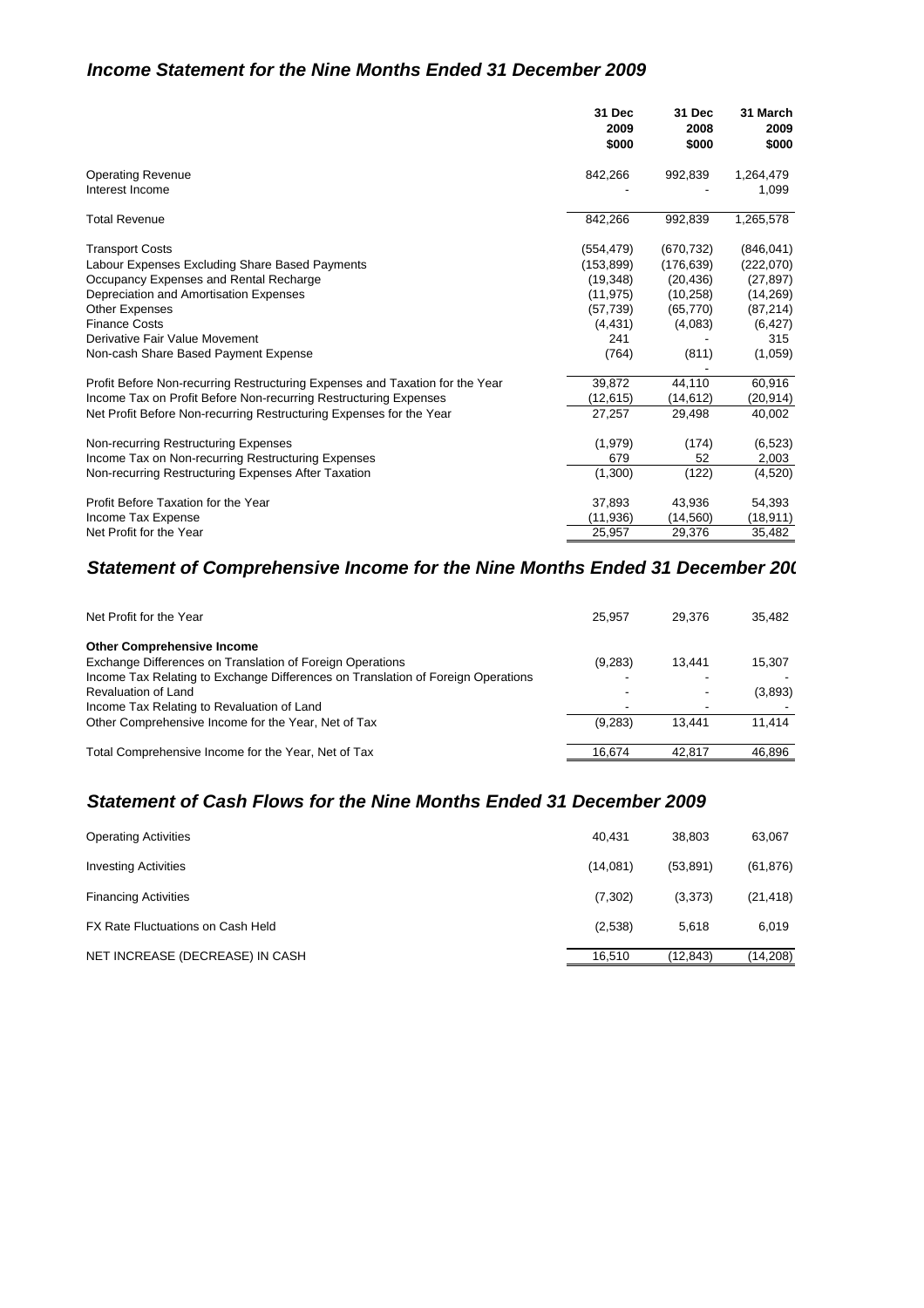## *Balance Sheet as at 31 December 2009*

|                                                                 | 31 Dec<br>2009<br>\$000 | 31 Dec<br>2008<br>\$000 |      | 31 March<br>2009<br>\$000 |
|-----------------------------------------------------------------|-------------------------|-------------------------|------|---------------------------|
| <b>Shareholders' Equity</b>                                     |                         |                         |      |                           |
| <b>Share Capital</b>                                            | 65,384                  | 64,111                  |      | 64,620                    |
| <b>Accumulated Surplus</b>                                      | 179,546                 | 161,791                 |      | 171,806                   |
| <b>Revaluation Reserve</b>                                      | 39,714                  | 43,607                  |      | 39,714                    |
| Foreign Currency Translation Reserve                            | 1,135                   | 2,643                   |      | 10,418                    |
|                                                                 |                         |                         |      |                           |
| <b>TOTAL EQUITY</b>                                             | 285,779                 | 272,152                 |      | 286,558                   |
| <b>Non-current Liabilities</b><br><b>Bank Term Loan</b>         | 117,624                 | 127,838                 |      | 97,679                    |
| <b>Trade Creditors &amp; Accruals</b>                           |                         | 2,561                   |      | 2,425                     |
| <b>Provisions for Onerous Leases</b>                            |                         |                         |      |                           |
|                                                                 | 2,900<br>1,020          | 994                     |      | 3,525<br>960              |
| <b>Employee Entitlements</b>                                    |                         |                         |      |                           |
| Deferred Tax Liability                                          | 1,210<br>785            | $\blacksquare$<br>602   |      | 507<br>1,397              |
| <b>Finance Lease Liability</b>                                  |                         |                         |      |                           |
|                                                                 | 123,539                 | 131,995                 |      | 106,493                   |
| <b>Current Liabilities</b><br>Current Portion of Bank Term Loan |                         | ٠                       |      | 22,507                    |
| <b>Bank Overdraft</b>                                           |                         |                         |      | 5,906                     |
| <b>Trade Creditors &amp; Accruals</b>                           | 118,407                 | 133,487                 |      | 109,806                   |
| <b>Provisions for Onerous Leases</b>                            | 1,850                   |                         |      | 2,363                     |
| Derivative Financial Instruments                                | 61                      | 730                     |      | 492                       |
| <b>Employee Entitlements</b>                                    | 14,846                  | 20,823                  |      | 12,036                    |
| <b>Provision for Taxation</b>                                   | 3,207                   |                         |      | 553                       |
| <b>Finance Lease Liability</b>                                  | 530                     | 379                     |      | 996                       |
|                                                                 |                         |                         |      |                           |
|                                                                 | 138,901                 | 155,419                 |      | 154,659                   |
| TOTAL LIABILITIES AND EQUITY                                    | \$548,219               | \$<br>559,566           | -\$  | 547,710                   |
| <b>Non-current Assets</b>                                       |                         |                         |      |                           |
| Property, Plant & Equipment                                     | 210,637                 | 204,725                 |      | 211,354                   |
| Software                                                        | 10,987                  | 7,700                   |      | 9,728                     |
| Goodwill                                                        | 121,394                 | 125,025                 |      | 139,485                   |
| Other Intangible Assets                                         | 6,982                   | 6,411                   |      | 8,884                     |
| Other Investments                                               | 80                      | 80                      |      | 80                        |
| Deferred Tax Asset                                              | 5,948                   | 7,357                   |      | 5,404                     |
|                                                                 | 356,028                 | 351,298                 |      | 374,935                   |
| <b>Current Assets</b>                                           |                         |                         |      |                           |
| Bank                                                            | 23,810                  | 10,517                  |      | 13,206                    |
| <b>Trade Debtors</b>                                            | 153,836                 | 187,871                 |      | 144,634                   |
| Income Tax Receivable                                           |                         | 1,072                   |      | 3,547                     |
| Properties Available for Sale                                   | 1,594                   |                         |      | 1,974                     |
| <b>Other Debtors</b>                                            | 12,951                  | 8,808                   |      | 9,414                     |
|                                                                 | 192,191                 | 208,268                 |      | 172,775                   |
| <b>TOTAL ASSETS</b>                                             | \$548,219               | \$<br>559,566           | - \$ | 547,710                   |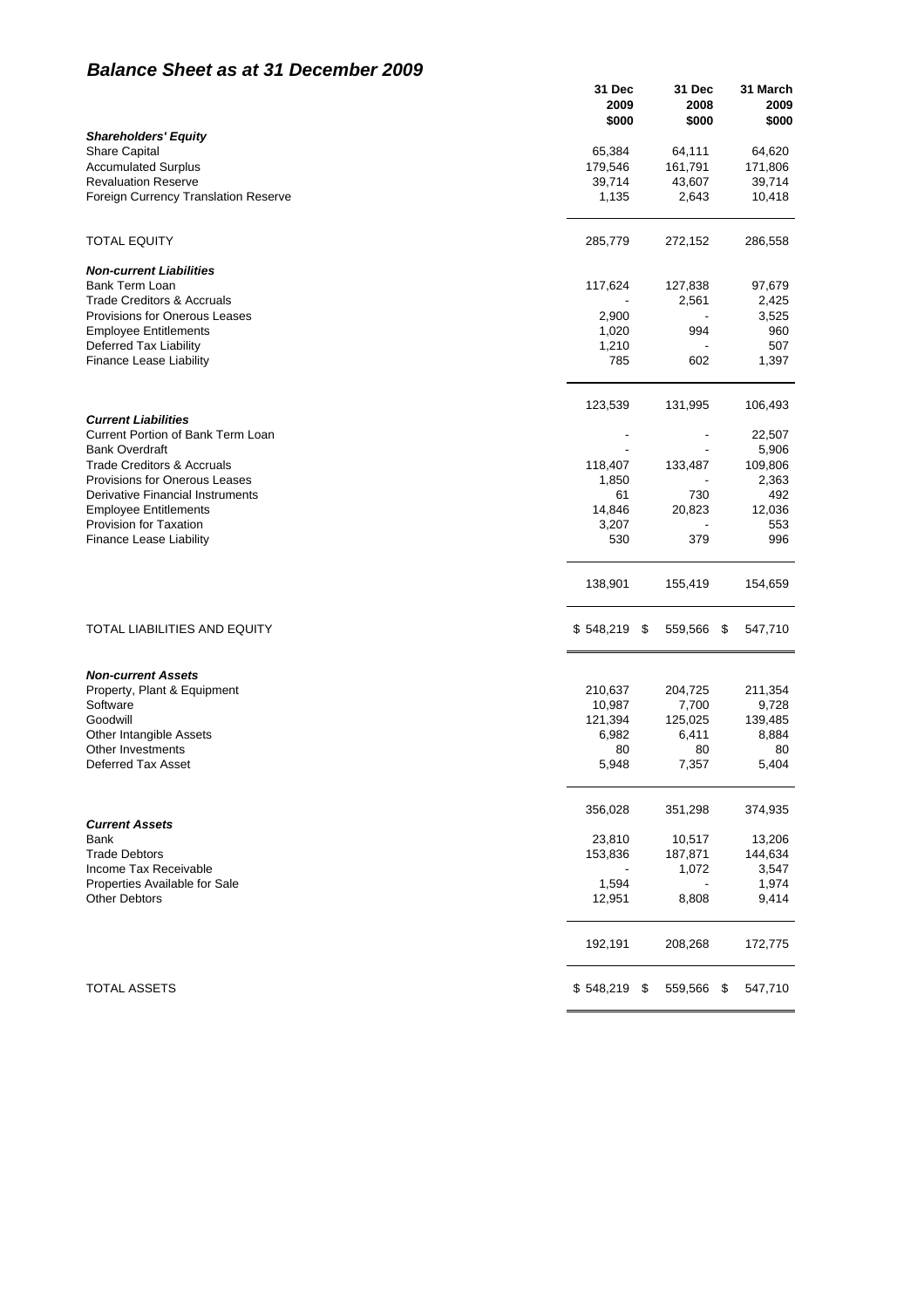# *Statement of Changes in Equity for the Nine Months Ended 31 December 2009*

|                                                       |                                  | <b>ASSET</b>                         | <b>FOREIGN</b><br><b>CURRENCY</b>    |                                    |              |
|-------------------------------------------------------|----------------------------------|--------------------------------------|--------------------------------------|------------------------------------|--------------|
| Nine Months to 31 December 2009                       | <b>ORDINARY</b><br><b>SHARES</b> | <b>REVALUATION</b><br><b>RESERVE</b> | <b>TRANSLATION</b><br><b>RESERVE</b> | <b>RETAINED</b><br><b>EARNINGS</b> | <b>TOTAL</b> |
|                                                       |                                  |                                      |                                      |                                    |              |
| Balance at 1 April 2009                               | 64,620                           | 39,714                               | 10,418                               | 171,806                            | 286,558      |
| Profit for the Period                                 |                                  |                                      |                                      | 25,957                             | 25,957       |
| Other Comprehensive Income                            |                                  |                                      | (9,283)                              |                                    | (9,283)      |
| <b>Total Comprehensive Income for the Period</b>      |                                  |                                      | (9,283)                              | 25.957                             | 16,674       |
| Transactions with Owners in Their Capacity as Owners: |                                  |                                      |                                      |                                    |              |
| Shares Issued                                         |                                  |                                      |                                      |                                    |              |
| <b>Executive Share Scheme Costs</b>                   | 764                              |                                      |                                      |                                    | 764          |
| <b>Supplementary Dividends</b>                        |                                  |                                      |                                      | (352)                              | (352)        |
| Dividends Paid                                        |                                  |                                      |                                      | (18, 217)                          | (18,217)     |
| Foreign Investor Tax Credit                           |                                  |                                      |                                      | 352                                | 352          |
| Balance at 31 December 2009                           | 65.384                           | 39.714                               | 1.135                                | 179,546                            | 285,779      |

|                                                       |                                  | <b>ASSET</b>                         | <b>FOREIGN</b><br><b>CURRENCY</b>    |                                    |              |
|-------------------------------------------------------|----------------------------------|--------------------------------------|--------------------------------------|------------------------------------|--------------|
| Nine Months to 31 December 2008                       | <b>ORDINARY</b><br><b>SHARES</b> | <b>REVALUATION</b><br><b>RESERVE</b> | <b>TRANSLATION</b><br><b>RESERVE</b> | <b>RETAINED</b><br><b>EARNINGS</b> | <b>TOTAL</b> |
| Balance at 1 April 2008                               | 57,124                           | 43,607                               | (4,889)                              | 154,351                            | 250,193      |
| Profit for the Period                                 |                                  |                                      |                                      | 29,376                             | 29,376       |
| Other Comprehensive Income                            |                                  |                                      | 13,441                               |                                    | 13,441       |
| <b>Total Comprehensive Income for the Period</b>      |                                  |                                      | 13,441                               | 29,376                             | 42,817       |
| Transactions with Owners in Their Capacity as Owners: |                                  |                                      |                                      |                                    |              |
| Shares Issued                                         | 6,437                            |                                      |                                      |                                    | 6,437        |
| <b>Executive Share Scheme Costs</b>                   | 811                              |                                      |                                      |                                    | 811          |
| <b>Supplementary Dividends</b>                        |                                  |                                      |                                      | (503)                              | (503)        |
| Dividends Paid                                        |                                  |                                      |                                      | (18,027)                           | (18,027)     |
| Foreign Investor Tax Credit                           |                                  |                                      |                                      | 503                                | 503          |
| Balance at 31 December 2008                           | 64,372                           | 43,607                               | 8,552                                | 165,700                            | 282,231      |

|                                                       |                                  | <b>ASSET</b>                         | <b>FOREIGN</b><br><b>CURRENCY</b>    |                                    |              |
|-------------------------------------------------------|----------------------------------|--------------------------------------|--------------------------------------|------------------------------------|--------------|
| Twelve Months to 31 March 2009                        | <b>ORDINARY</b><br><b>SHARES</b> | <b>REVALUATION</b><br><b>RESERVE</b> | <b>TRANSLATION</b><br><b>RESERVE</b> | <b>RETAINED</b><br><b>EARNINGS</b> | <b>TOTAL</b> |
|                                                       |                                  |                                      |                                      |                                    |              |
| Balance at 1 April 2008                               | 57,124                           | 43,607                               | (4,889)                              | 154,351                            | 250,193      |
|                                                       |                                  |                                      |                                      |                                    |              |
| Profit for the Period                                 |                                  |                                      |                                      | 35,482                             | 35,482       |
| Other Comprehensive Income                            |                                  | (3,893)                              | 15,307                               |                                    | 11,414       |
| <b>Total Comprehensive Income for the Period</b>      |                                  | (3,893)                              | 15,307                               | 35,482                             | 46,896       |
| Transactions with Owners in Their Capacity as Owners: |                                  |                                      |                                      |                                    |              |
| Shares Issued                                         | 6,437                            |                                      |                                      |                                    | 6,437        |
| <b>Executive Share Scheme Costs</b>                   | 1,059                            |                                      |                                      |                                    | 1,059        |
| <b>Supplementary Dividends</b>                        |                                  |                                      |                                      | (497)                              | (497)        |
| Dividends Paid                                        |                                  |                                      |                                      | (18,027)                           | (18,027)     |
| Foreign Investor Tax Credit                           |                                  |                                      |                                      | 497                                | 497          |
| Balance at 31 March 2009                              | 64.620                           | 39.714                               | 10,418                               | 171,806                            | 286,558      |